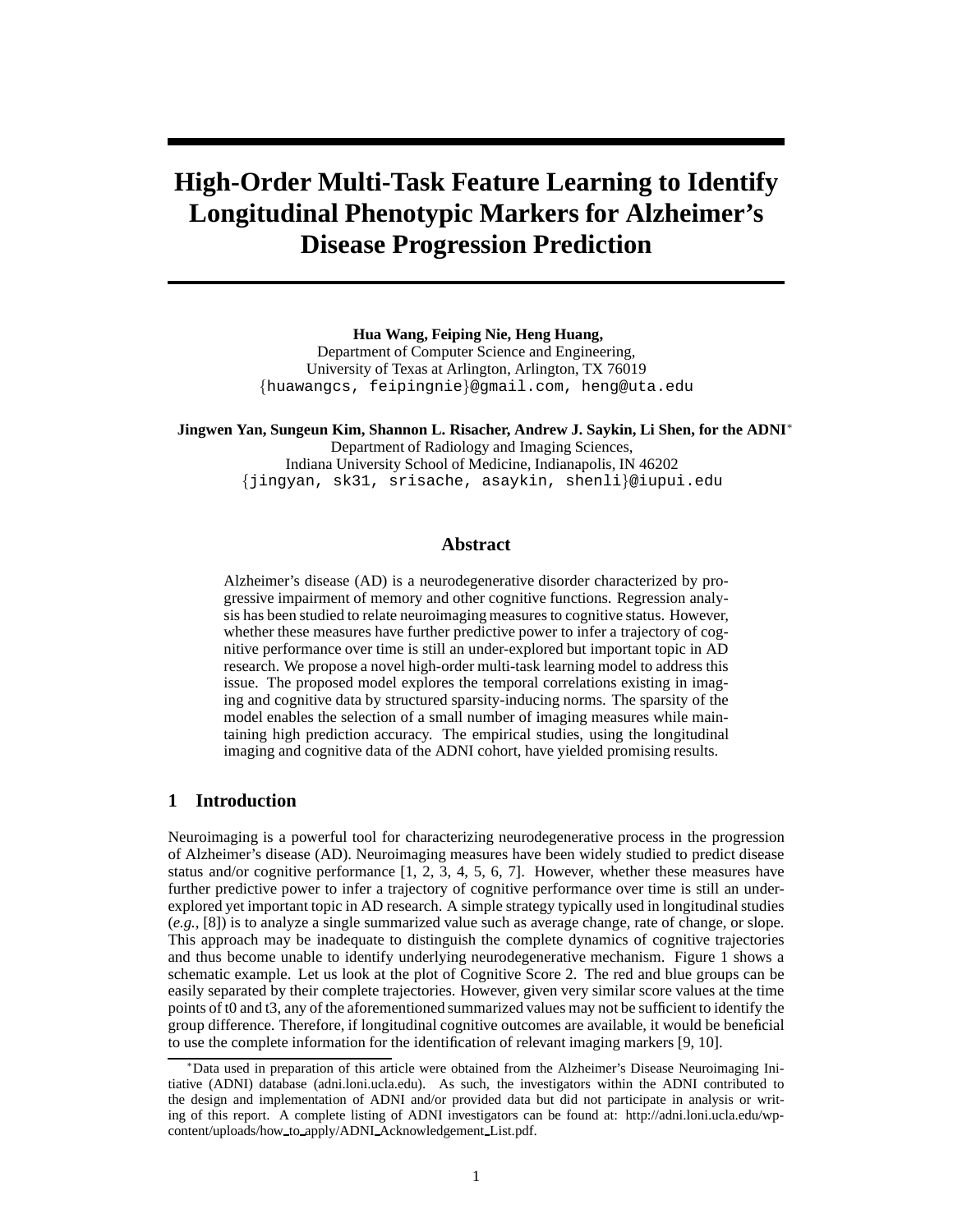

Figure 1: Longitudinal multi-task regression of cognitive trajectories on MRI measures.

However, how to identify the temporal imaging features that predict longitudinal outcomes is a challenging machine learning problem. First, the input data and response measures often are high-order tensors, not regular data/label matrix. For example, both input neuroimaging measures (samples  $\times$ features  $\times$  time) and output cognitive scores (samples  $\times$  scores  $\times$  time) are 3D tensors. Thus, it is not trivial to build the longitudinal learning model for tensor data. Second, the associations between features and a specific task (*e.g.* cognitive score) at two consecutive time points are often correlated. How to efficiently include such correlations of associations cross time is unclear. Third, some longitudinal learning tasks are often interrelated to each other. For example, it is well known that [3, 4] in RAVLT assessment, the total number of words remembered by the participants in the first 5 learning trials heavily impacts the total number of words which can be recalled in the 6th learning trial, and the results of these two measures both partially determines the final recognition rate after 30 minutes delay. How to integrate such tasks correlations into longitudinal learning model is under-explored.

In this paper, we focus on the problem of predicting longitudinal cognitive trajectories using neuroimaging measures. We propose a novel high-order multi-task feature learning approach to identify longitudinal neuroimaging markers that can accurately predict cognitive scores over all the time points. The sparsity-inducing norms are introduced to integrate the correlations existing in both features and tasks. As a result, the selected imaging markers can fully differentiate the entire longitudinal trajectory of relevant scores and better capture the associations between imaging markers and cognitive changes over time. Because the structured sparsity-inducing norms enforce the correlations along two directions of the learned coefficient tensor, the parameters in different sparsity norms are tangled together by distinct structures and lead to a difficult optimization problem. We derive an efficient algorithm to solve the proposed high-order multi-task feature learning objective with closed form solution in each iteration. We further prove the global convergence of our algorithm. We apply the proposed longitudinal multi-task regression method to the ADNI cohort. In our experiments, the proposed method not only achieves competitive prediction accuracy but also identifies a small number of imaging markers that are consistent with prior knowledge.

# **2 High-Order Multi-Task Feature Learning Using Sparsity-Inducing Norms**

For AD progression prediction using longitudinal phenotypic markers, the input imaging features are a set of matrices  $\mathcal{X} = \{X_1, X_2, \ldots, X_T\} \in \mathbb{R}^{d \times n \times T}$  corresponding to the measurements at T consecutive time points, where  $X_t$  is the phenotypic measurements for a certain type of imaging markers, such as voxel-based morphometry (VBM) markers (see details in Section 3) used in this study, at time  $t$  ( $1 \le t \le T$ ). Obviously, X is a tensor data with d imaging features, n subject samples and  $T$  time points. The output cognitive assessments for the same set of subjects are a set of matrices  $\mathcal{Y} = \{Y_1, Y_2, \dots, Y_T\} \in \mathbb{R}^{n \times c \times T}$  for a certain type of the cognitive measurements, such as RAVLT memory scores (see details in Section 3), at the same T consecutive time points. Again,  $\mathcal Y$  is a tensor data with n samples, c scores, and T time points. Our goal is to learn from  $\{\mathcal X, \mathcal Y\}$  a model that can reveal the longitudinal associations between the imaging and cognitive trajectories, by which we expect to better understand how the variations of different regions of human brains affect the AD progression, such that we can improve the diagnosis and treatment to the disease.

Prior regression analyses typically study the associations between imaging features and cognitive measures at each time point separately, which is equivalent to assume that the learning tasks, *i.e*., cognitive measures, at different time points are independent. Although this assumption can simplify the problem and make the solution easier to obtain, it overlooks the temporal correlations of imaging and cognitive measures. To address this, we propose to jointly learn a single longitudinal regression model for the all time points to identify imaging markers which are associated to cog-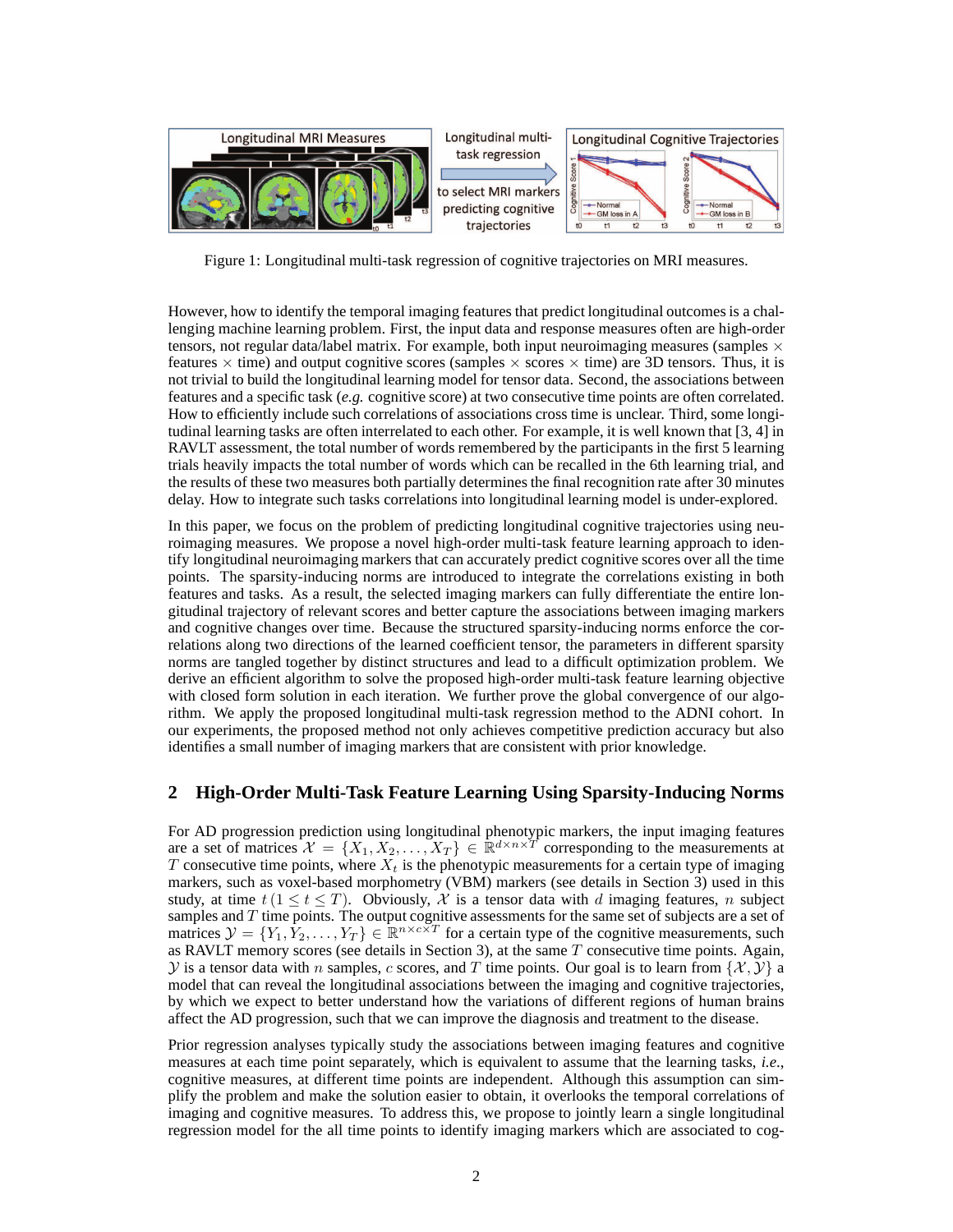

Figure 2: Left: visualization of the coefficient tensor  $\beta$  learned for the association study on longitudinal data. **Middle**: the matrix unfolded from B along the first mode (feature dimension). **Right**: the matrix unfolded from  $\beta$  along the second mode (task dimension).

nitive patterns. As a result, we aim to learn a coefficient tensor (a stack of coefficient matrices)  $B = \{B_1, \dots, B_n\} \in \mathbb{R}^{d \times c \times T}$ , as illustrated in the left panel of Figure 2, to reveal the temporal changes of the coefficient matrices. Given the additional time dimension, our problem becomes a difficult high-order data analysis problem, which we call as *high-order multi-task learning*.

#### **2.1 Longitudinal Multi-Task Feature Learning**

In order to associate the imaging markers and the cognitive measures, the multivariate regression model was used in traditional association studies, which minimizes the following objective:

$$
\min_{\mathcal{B}} J_0 = \left\| \mathcal{B} \otimes_1 \mathcal{X}^T - \mathcal{Y} \right\|_F^2 + \alpha \left\| \mathcal{B} \right\|_2^2 = \sum_{t=1}^T \left\| X_t^T B_t - Y_t \right\|_F^2 + \alpha \sum_{t=1}^T \sum_{k=1}^d \left\| \mathbf{b}_t^k \right\|_2^2 \tag{1}
$$

where  $\mathbf{b}_t^k$  denotes the k-th row of coefficient matrix  $B_t$  at time t. Apparently, the objective  $J_0$  in Eq. (1) can be decoupled for each individual time point. Therefore it does not take into account the longitudinal correlations between imaging features and cognitive measures. Because our goal in the association study is to select the imaging markers which are connected to the temporal changes of all the cognitive measures, the  $T$  groups of regression tasks at different time points should not be decoupled and have to be performed simultaneously. To achieve this, we select imaging markers correlated to all the cognitive measures at all time points by introducing the sparse regularization [11, 12, 13] into the longitudinal data regression and feature selection model as follows:

$$
\min_{\mathcal{B}} J_1 = \sum_{t=1}^T ||X_t^T B_t - Y_t||_F^2 + \alpha \sum_{k=1}^d \sqrt{\sum_{t=1}^T ||\mathbf{b}_t^k||_2^2} = \sum_{t=1}^T ||X_t^T B_t - Y_t||_F^2 + \alpha ||B_{(1)}||_{2,1} \quad , \quad (2)
$$

where we denote  $\text{unfold}_k(\mathcal{B}) = B_{(k)} \in \mathbb{R}^{I_k \times (I_1 \dots I_{k-1} I_{k+1} \dots I_n)}$  as the unfolding operation to a general *n*-mode tensor B along the k-th mode, and  $B_{(1)} = \text{unfold}_1(\mathcal{B}) = [B_1, \ldots, B_T]$  as illustrated in the middle panel of Figure 2. By solving the objective  $J_1$ , the imaging features with common influences across all the time points for all the cognitive measures will be selected due to the second term in Eq. (2), which is a tensor extension of the widely used  $\ell_{2,1}$ -norm for matrix.

## **2.2 High-Order Multi-Task Correlations**

The objective  $J_1$  in Eq. (2) couples all the learning tasks together, which, though, still does not address the correlations among different learning tasks at different time points. As discussed earlier, during the AD progression, many cognitive measures are interrelated together and their effects during the process could overlap, thus it is necessary to further develop the objective  $J_1$  in Eq. (2) to leverage the useful information conveyed by the correlations among different cognitive measures. In order to capture the longitudinal patterns of the AD data, we consider two types of tasks correlations. First, for an individual cognitive measure, although its association to the imaging features at different stages of the disease could be different, its associations patterns at two consecutive time points tend to be similar [9]. Second, we know that [4, 14] during the AD progression, different cognitive measures are interrelated to each other. Mathematically speaking, the above two types of correlations can both be described by the low ranks of the coefficient matrices unfolded from the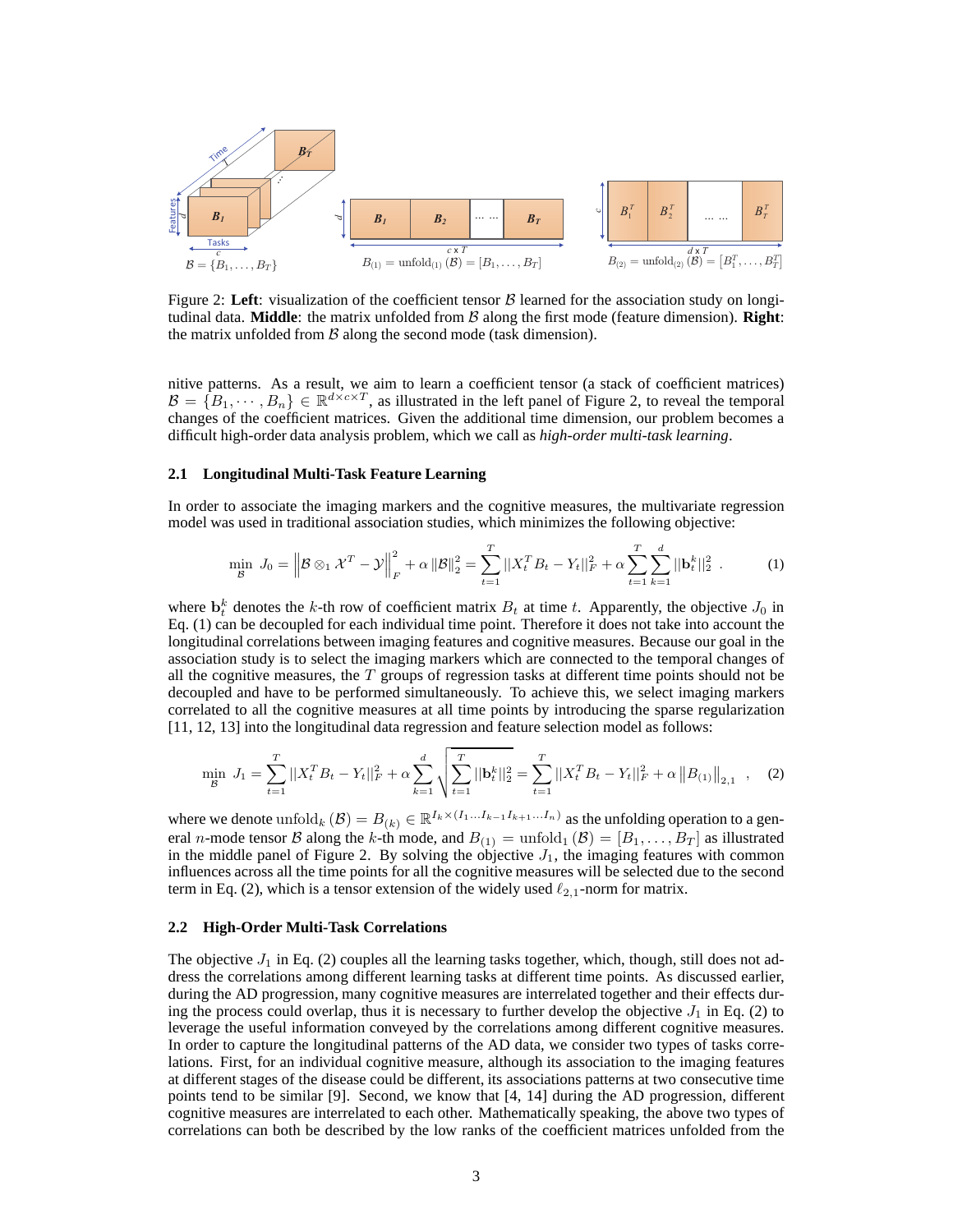coefficient tensor along different modes. Thus we further develop our learning model in Eq. (2) to impose additional low rank regularizations to exploit these task correlations.

Let  $B_{(2)} = \text{unfold}_2(\mathcal{B}) = [B_1^T, \dots, B_T^T]$  as illustrated in the right panel of Figure 2, we minimize the ranks of  $B_{(1)}$  and  $B_{(2)}$  to capture the two types of task correlations, one for each type, as follows:

$$
\min_{\mathcal{B}} J_2 = \sum_{t=1}^T ||X_t^T B_t - Y_t||_F^2 + \alpha ||B_{(1)}||_{2,1} + \beta (||B_{(1)}||_* + ||B_{(2)}||_*) \quad , \tag{3}
$$

where  $\|\cdot\|_*$  denote the trace norm of a matrix. Given a matrix  $M \in \mathbb{R}^{n \times m}$  and its singular values  $\sigma_i$  (1 ≤ i ≤ min  $(n,m)$ ), the trace norm of M is defined as  $||M||_* = \sum_{i=1}^{\min(n,m)} \sigma_i$ Tr  $(MM^T)^{\frac{1}{2}}$ . It has been shown that [15, 16, 17] the trace-norm is the best convex approximation of the rank-norm. Therefore, the third and fourth terms of  $J_2$  in Eq. (3) indeed minimize the rank of the unfolded learning model  $\beta$ , such that the two types of correlations among the learning tasks at different time points can be utilized. Due to its capabilities for both imaging marker selection and task correlation integration on longitudinal data, we call J<sup>2</sup> defined in Eq. (3) as the proposed *High-Order Multi-Task Feature Learning* model, by which we will study the problem of longitudinal data analysis to predict cognitive trajectories and identify relevant imaging markers.

## **2.3 New Optimization Algorithm and Its Global Convergence**

Despite its nice properties, our new objective  $J_2$  in Eq. (3) is a non-smooth convex problem. Some existing methods can solve it, but not efficiently. Thus, in this subsection we will derive a new efficient algorithm to solve this optimization problem with global convergence proof, where we employ an iteratively reweighted method [18] to deal with the non-smooth regularization terms.

Taking the derivative of the objective  $J_2$  in Eq. (3) with respect to  $B_t$  and set it as 0, we obtain<sup>1</sup>:

$$
2X_t X_t^T B_t - 2X_t Y_t + 2\alpha DB_t + 2\beta \left(\bar{D}B_t + B_t \hat{D}\right) = 0 \tag{4}
$$

where D is a diagonal matrix with  $D(i, i) = \frac{1}{2\sqrt{\sum_{t=1}^{T} ||\mathbf{b}_{t}^{k}||_{2}^{2}}}$ 2 ,  $\bar{D} = \frac{1}{2} \left( B_{(1)} B_{(1)}^T \right)^{-1/2}$  and  $\hat{D} =$ 

 $\frac{1}{2}\left(B_{(2)}B_{(2)}^T\right)^{-1/2}$ . We can re-write Eq. (4) as following:

$$
\left(X_t X_t^T + \alpha D + \beta \bar{D}\right) B_t + \beta B_t \hat{D} = X_t Y_t \t , \t\t(5)
$$

which is a Sylvester equation and can be solved in closed form. When the time  $t$  changes from 1 to T, we can calculate  $B_t$  ( $1 \le t \le T$ ) by solving Eq. (5). Because D,  $\bar{D}$  and  $\hat{D}$  are dependent on B and can be seen as latent variables, we propose an iterative algorithm to obtain the global optimum solutions of  $B_t$  ( $1 \le t \le T$ ), which is summarized in Algorithm 1.

**Convergence analysis of the new algorithm.** We first prove the following two useful lemmas, by which we will prove the convergence of Algorithm 1.

**Lemma 1** *Given a constant*  $\alpha > 0$ *, for function*  $f(x) = x - \frac{x^2}{20}$  $\frac{x^2}{2\alpha}$ , we have  $f(x) \leq f(\alpha)$  for any  $x \in \mathbb{R}$ *. The equality holds if and only if*  $x = \alpha$ *.* 

The proof of Lemma 1 is obvious and skipped due to space limit.

**Lemma 2** *Given two semi-positive definite matrices A and A, the following inequality holds:* 

$$
tr\left(\tilde{A}^{\frac{1}{2}}\right) - \frac{1}{2}tr\left(\tilde{A}A^{-\frac{1}{2}}\right) \leq tr\left(A^{\frac{1}{2}}\right) - \frac{1}{2}tr\left(AA^{-\frac{1}{2}}\right) \tag{6}
$$

*The equality holds if and only if*  $A = A$ *.* 

 $\|M\|_{2,1}$  is a non-smooth function of M and not differentiable when one of its row  $m^i = 0$ . Following [18], we introduce a small perturbation  $\zeta > 0$  to replace  $||M||_{2,1}$  by  $\sum_i \sqrt{||\mathbf{m}^i||_2^2 + \zeta}$ , which is smooth and differentiable with respect to M. Apparently,  $\sum_i \sqrt{\|\mathbf{m}^i\|_2^2 + \zeta}$  is reduced to  $||M||_{2,1}$  when  $\zeta \to 0$ . In the sequel of this paper, we implicitly apply this replacement for all  $\left\|\cdot\right\|_{2,1}$ . Following the same idea, we also introduce a small perturbation  $\xi > 0$  to replace  $||M||_*$  by  $tr(MM^T + \xi I)^{\frac{1}{2}}$  for the same reason.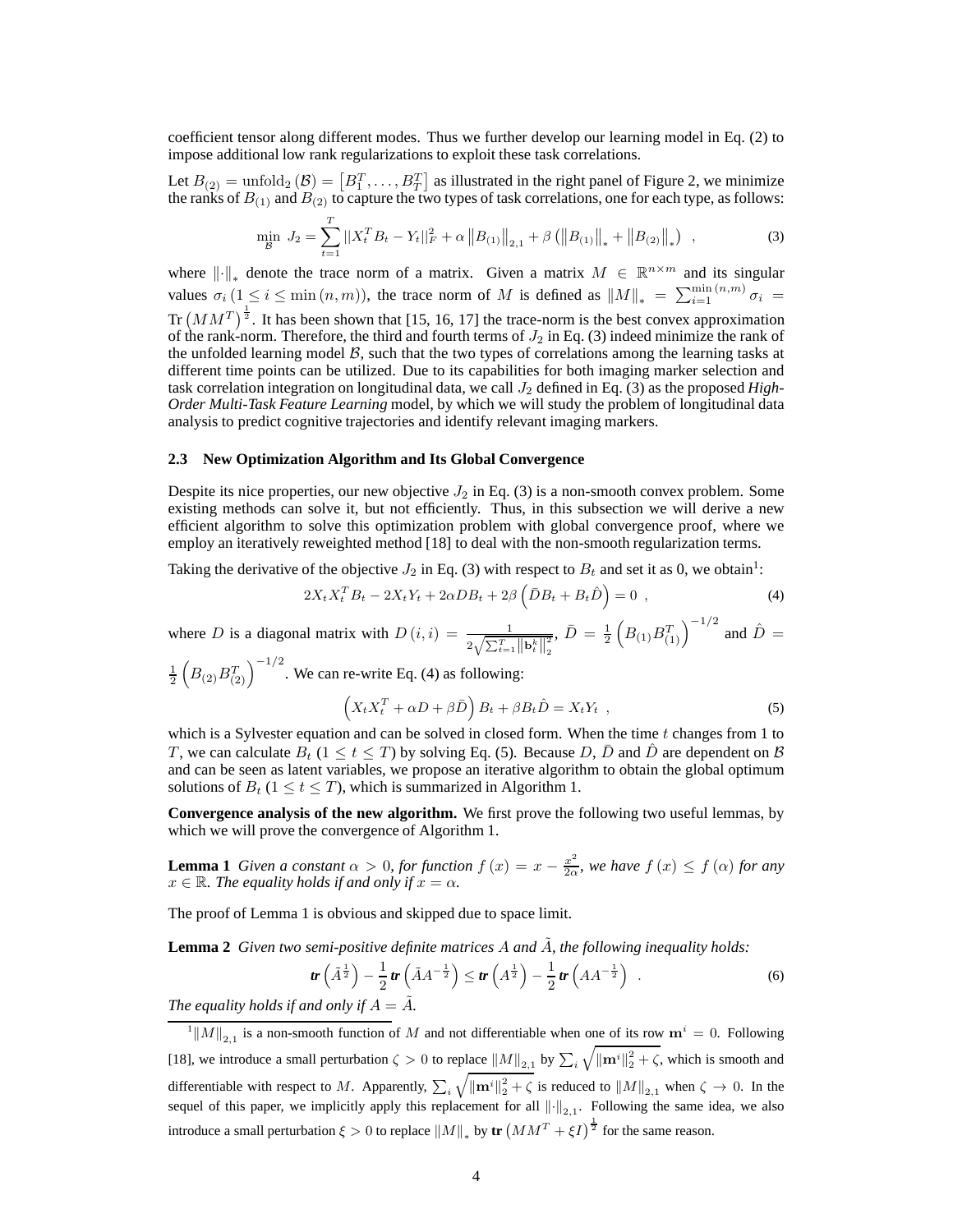#### **Algorithm 1:** A new algorithm to solve the optimization problem in Eq. (3).

**Data:**  $\mathcal{X} = [X_1, X_2, \dots, X_T] \in \mathbb{R}^{d \times n \times T}, \mathcal{Y} = [Y_1, Y_2, \dots, Y_T] \in \mathbb{R}^{n \times c \times T}.$ **1**. Set  $g = 1$ . Initialize  $B_t^{(1)} \in \mathbb{R}^{d \times c}$  ( $1 \le t \le T$ ) using the linear regression results at each individual time point. **repeat 2.** Calculate the diagonal matrix  $D^{(g)}$ , where the *i*-th diagonal element is computed as  $D^{(g)}(i, i) = \frac{1}{\sqrt{2\pi}}$  $2\sqrt{\sum_{t=1}^{T} \left\| \mathbf{b}_t^{(g),k} \right\|}$ 2 2 ; calculate  $\bar{D}^{(g)} = \frac{1}{2} \left( B_{(1)}^{(g)} \left( B_{(1)}^{(g)} \right)^T \right)^{-\frac{1}{2}}$ ; calculate  $\hat{D}^{(g)} = \frac{1}{2} \left( B_{(2)}^{(g)} \left( B_{(2)}^{(g)} \right)^T \right)^{-\frac{1}{2}}$ . **3**. Update  $B_t^{(g+1)}$  ( $1 \le t \le T$ ) by solving the Sylvester equation in Eq. (5). **4**.  $g = g + 1$ . **until** *Converges* **Result**:  $\mathcal{B} = [B_1, B_2, \dots, B_T] \in \mathbb{R}^{d \times c \times T}$ .

*Proof***:** Because A and  $\tilde{A}$  are two semi-positive definite matrices and we know that  $tr(A\tilde{A})$  = **tr**  $(\tilde{A}A)$ , we can derive:

$$
\mathbf{tr}\left(A^{\frac{1}{2}} - 2\tilde{A}^{\frac{1}{2}} + \tilde{A}A^{-\frac{1}{2}}\right) = \mathbf{tr}\left(A^{-\frac{1}{4}}\left(A + \tilde{A} - A^{\frac{1}{2}}\tilde{A}^{\frac{1}{2}} - \tilde{A}^{\frac{1}{2}}A^{\frac{1}{2}}\right)A^{-\frac{1}{4}}\right) = \mathbf{tr}\left(A^{-\frac{1}{4}}\left(A^{\frac{1}{2}} - \tilde{A}^{\frac{1}{2}}\right)^{2}A^{-\frac{1}{4}}\right) = \left\|A^{-\frac{1}{4}}\left(A^{\frac{1}{2}} - \tilde{A}^{\frac{1}{2}}\right)\right\|_{F}^{2} \ge 0,
$$
\n(7)

by which we have the following inequality  $\mathbf{tr}\left(\tilde{A}^{\frac{1}{2}}\right)-\frac{1}{2}\mathbf{tr}\left(\tilde{A}A^{-\frac{1}{2}}\right)\leq\frac{1}{2}\mathbf{tr}\left(A^{\frac{1}{2}}\right)$ , which is equivalent to Eq. (6) and completes the proof of Lemma 2.

Now we prove the convergence of Algorithm 1, which is summarized by the following theorem.

**Theorem 1** *Algorithm 1 monotonically decreases the objective of the problem in Eq.* (3) *in each iteration, and converges to the globally optimal solution.*

*Proof*: In Algorithm 1, we denote the updated  $B_t$  in each iteration as  $\tilde{B}_t$ . We also denote the least square loss in the g-th iteration as  $\mathcal{L}^{(g)} = \sum_{t=1}^{T} ||X_t^T B_t^{(g)} - Y_t||_F^2$ . According to Step 3 of Algorithm 1 we know that the following inequality holds:

$$
\mathcal{L}^{(g+1)} + \alpha \sum_{t=1}^{T} \text{tr} \left( \tilde{B}_{t}^{T} D \tilde{B}_{t} \right) + \beta \sum_{t=1}^{T} \text{tr} \left( \tilde{B}_{t}^{T} \bar{D} \tilde{B}_{t} \right) + \beta \sum_{t=1}^{T} \text{tr} \left( \tilde{B}_{t} \hat{D} \tilde{B}_{t}^{T} \right) \leq
$$
\n
$$
\mathcal{L}^{(g)} + \alpha \sum_{t=1}^{T} \text{tr} \left( B_{t}^{T} D B_{t} \right) + \beta \sum_{t=1}^{T} \text{tr} \left( B_{t}^{T} \bar{D} B_{t} \right) + \beta \sum_{t=1}^{T} \text{tr} \left( B_{t} \hat{D} B_{t}^{T} \right) .
$$
\n(8)

Denote the updated  $B_{(1)}$  as  $\tilde{B}_{(1)}$ , and the updated  $B_{(2)}$  as  $\tilde{B}_{(1)}$ , from Eq. (8) we can derive:

$$
\mathcal{L}^{(g+1)} + \alpha \operatorname{tr} \left( \tilde{B}_{(1)}^T D \tilde{B}_{(1)} \right) + \beta \operatorname{tr} \left( \tilde{B}_{(1)} \tilde{B}_{(1)}^T \bar{D} \right) + \beta \operatorname{tr} \left( \tilde{B}_{(2)} \tilde{B}_{(2)}^T \hat{D} \right) \le
$$
\n
$$
\mathcal{L}^{(g)} + \alpha \sum_{t=1}^T \operatorname{tr} \left( B_{(1)}^T D B_{(1)} \right) + \beta \sum_{t=1}^T \operatorname{tr} \left( B_{(1)} B_{(1)}^T \bar{D} \right) + \beta \sum_{t=1}^T \operatorname{tr} \left( B_{(2)} B_{(2)}^T \hat{D} \right) .
$$
\n(9)

According to the definitions of  $D$ ,  $\bar{D}$  and  $\bar{D}$ , we have:

$$
\mathcal{L}^{(g+1)} + \frac{\alpha}{2} \sum_{k=1}^{d} \frac{\sum_{t=1}^{T} ||\mathbf{b}_{t}^{(g+1),k}||_{2}^{2}}{\sqrt{\sum_{t=1}^{T} ||\mathbf{b}_{t}^{(g),k}||_{2}^{2}}} + \frac{\beta}{2} \mathbf{tr} \left( \tilde{B}_{(1)} \tilde{B}_{(1)}^{T} \left( B_{(1)} B_{(1)}^{T} \right)^{-\frac{1}{2}} \right) + \frac{\beta}{2} \mathbf{tr} \left( \tilde{B}_{(2)} \tilde{B}_{(2)}^{T} \left( B_{(2)} B_{(2)}^{T} \right)^{-\frac{1}{2}} \right) \leq
$$
\n
$$
\mathcal{L}^{(g)} + \frac{\alpha}{2} \sum_{k=1}^{d} \frac{\sum_{t=1}^{T} ||\mathbf{b}_{t}^{(g),k}||_{2}^{2}}{\sqrt{\sum_{t=1}^{T} ||\mathbf{b}_{t}^{(g),k}||_{2}^{2}}} + \frac{\beta}{2} \mathbf{tr} \left( B_{(1)} B_{(1)}^{T} \left( B_{(1)} B_{(1)}^{T} \right)^{-\frac{1}{2}} \right) + \frac{\beta}{2} \mathbf{tr} \left( B_{(1)} B_{(1)}^{T} \left( B_{(2)} B_{(2)}^{T} \right)^{-\frac{1}{2}} \right) .
$$
\n(10)

Then according to Lemma 1 and Lemma 2, the following three inequalities hold:

$$
\sqrt{\sum_{t=1}^{T} ||\mathbf{b}_{t}^{(g+1),k}||_{2}^{2}} - \frac{\sum_{t=1}^{T} ||\mathbf{b}_{t}^{(g+1),k}||_{2}^{2}}{2\sqrt{\sum_{t=1}^{T} ||\mathbf{b}_{t}^{(g),k}||_{2}^{2}}} \le \sqrt{\sum_{t=1}^{T} ||\mathbf{b}_{t}^{(g),k}||_{2}^{2}} - \frac{\sum_{t=1}^{T} ||\mathbf{b}_{t}^{(g),k}||_{2}^{2}}{2\sqrt{\sum_{t=1}^{T} ||\mathbf{b}_{t}^{(g),k}||_{2}^{2}}} \quad . \tag{11}
$$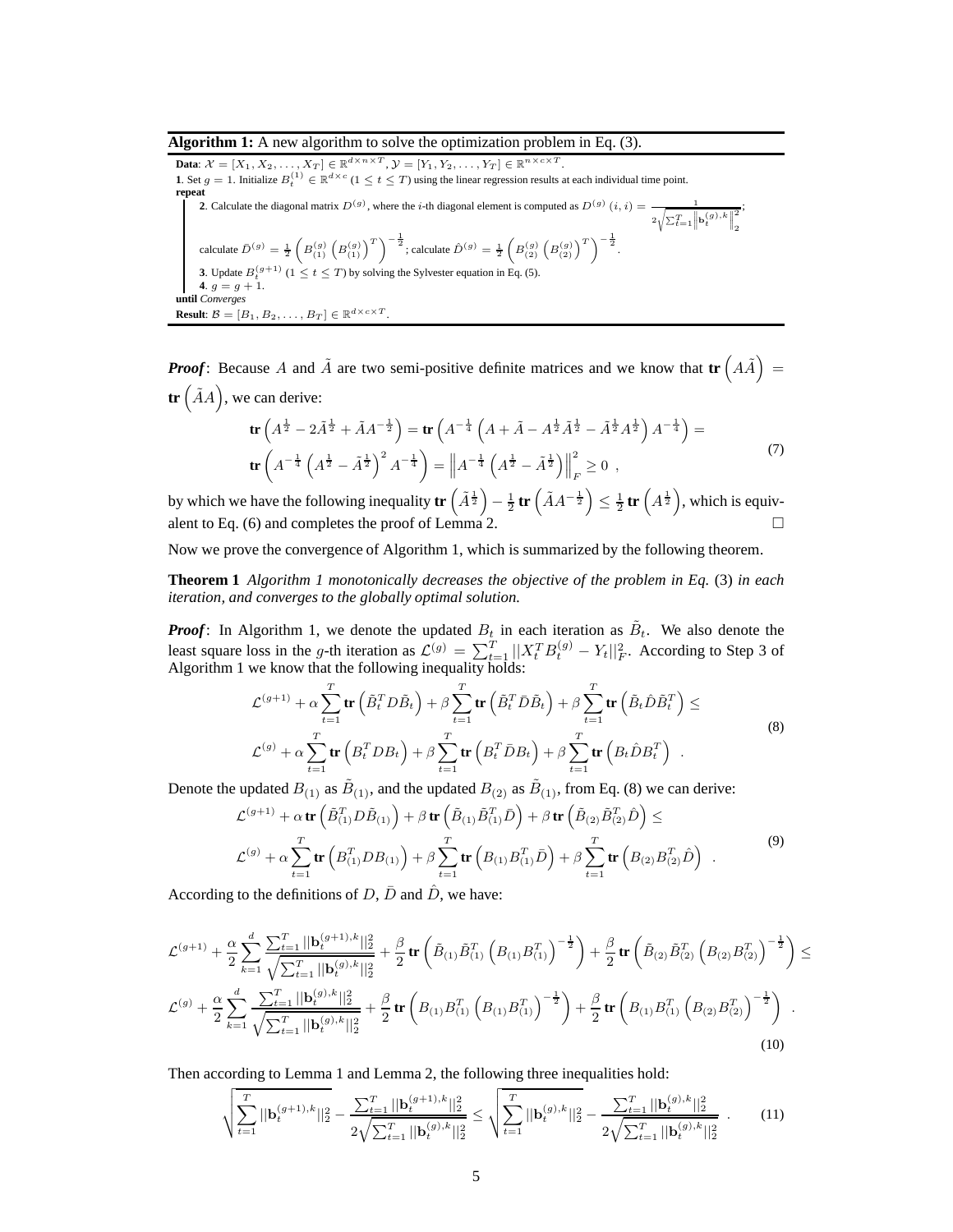$$
\mathbf{tr}\left(\tilde{B}_{(1)}\tilde{B}_{(1)}^{T}\right) - \mathbf{tr}\left(\frac{1}{2}\tilde{B}_{(1)}\tilde{B}_{(1)}^{T}\left(B_{(1)}B_{(1)}^{T}\right)^{-\frac{1}{2}}\right) \leq \mathbf{tr}\left(B_{(1)}B_{(1)}^{T}\right) - \mathbf{tr}\left(\frac{1}{2}B_{(1)}B_{(1)}^{T}\left(B_{(1)}B_{(1)}^{T}\right)^{-\frac{1}{2}}\right),
$$
\n(12)\n
$$
\mathbf{tr}\left(\tilde{B}_{(2)}\tilde{B}_{(2)}^{T}\right) - \mathbf{tr}\left(\frac{1}{2}\tilde{B}_{(2)}\tilde{B}_{(2)}^{T}\left(B_{(2)}B_{(2)}^{T}\right)^{-\frac{1}{2}}\right) \leq \mathbf{tr}\left(B_{(2)}B_{(2)}^{T}\right) - \mathbf{tr}\left(\frac{1}{2}B_{(2)}B_{(2)}^{T}\left(B_{(2)}B_{(2)}^{T}\right)^{-\frac{1}{2}}\right).
$$
\n(13)

Adding the both sides of of Eqs. (10–13) together, we can obtain:

$$
\mathcal{L}^{(g+1)} + \alpha \sum_{k=1}^{d} \sqrt{\sum_{t=1}^{T} ||\mathbf{b}_{t}^{(g+1),k}||_{2}^{2}} + \beta \operatorname{tr} \left( \tilde{B}_{(1)} \tilde{B}_{(1)}^{T} \right) + \beta \operatorname{tr} \left( \tilde{B}_{(2)} \tilde{B}_{(2)}^{T} \right) \le
$$
\n
$$
\mathcal{L}^{(g+1)} + \alpha \sum_{k=1}^{d} \sqrt{\sum_{t=1}^{T} ||\mathbf{b}_{t}^{(g),k}||_{2}^{2}} + \beta \operatorname{tr} \left( B_{(1)} B_{(1)}^{T} \right) + \beta \operatorname{tr} \left( B_{(2)} B_{(2)}^{T} \right)
$$
\n(14)

Thus, our algorithm decreases the objective value of Eq. (3) in each iteration. When the objective value keeps unchange, Eq. (4) is satisfied, *i.e*., the K.K.T. condition of the objective is satisfied. Thus, our algorithm reaches one of the optimal solutions. Because the objective in Eq. (3) is a convex problem, Algorithm 1 will converge to one of the globally optimal solution.  $\Box$ 

# **3 Experiments**

We evaluate the proposed method by applying it to the Alzheimer's Disease Neuroimaging Initiative (ADNI) cohort to examine the association between a wide range of imaging measures and two types of cognitive measures over a certain period of time. Our goal is to discover a compact set of imaging markers that are closely related to cognitive trajectories.

**Imaging markers and cognitive measures.** Data used in this work were obtained from the ADNI database (adni.loni.ucla.edu). One goal of ADNI has been to test whether serial MRI, PET, other biological markers, and clinical and neuropsychological assessment can be combined to measure the progression of Mild Cognitive Impairment (MCI) and early AD. For up-to-date information, see www.adni-info.org. We downloaded 1.5 T MRI scans and demographic information for 821 ADNI-1 participants. We performed voxel-based morphometry (VBM) on the MRI data by following [8], and extracted mean modulated gray matter (GM) measures for 90 target regions of interest (ROIs) (see Figure 3 for the ROI list and detailed definitions of these ROIs in [3]). These measures were adjusted for the baseline intracranial volume (ICV) using the regression weights derived from the healthy control (HC) participants at the baseline. We also downloaded the longitudinal scores of the participants in two independent cognitive assessments including Fluency Test and Rey's Auditory Verbal Learning Test (RAVLT). The details of these cognitive assessments can be found in the ADNI procedure manuals<sup>2</sup>. The time points examined in this study for both imaging markers and cognitive assessments included baseline (BL), Month 6 (M6), Month 12 (M12) and Month 24 (M24). All the participants with no missing BL/M6/M12/M24 MRI measurements and cognitive measures were included in this study. A total of 417 subjects were involved in our study, including 84 AD, and 191 MCI and 142 HC participants. We examined 3 RAVLT scores RAVLT TOTAL, RAVLT TOT6 and RAVLT RECOG, and 2 Fluency scores FLU ANIM and FLU VEG.

## **3.1 Improved Cognitive Score Prediction from Longitudinal Imaging Markers**

We first evaluate the proposed method by applying it to the ADNI cohort for predicting the two types of cognitive scores using the VBM markers, tracked over four different time points. Our goal in this experiment is to improve the prediction performance.

**Experimental setting.** We compare the proposed method against its two close counterparts including multivariate linear regression (LR) and ridge regression (RR). LR is the simplest and widely used regression model in statistical learning and brain image analysis. RR is a regularized version of LR to avoid over-fitting. Due to their mathematical nature, these two methods are performed for

 $2$ http://www.adni-info.org/Scientists/ProceduresManuals.aspx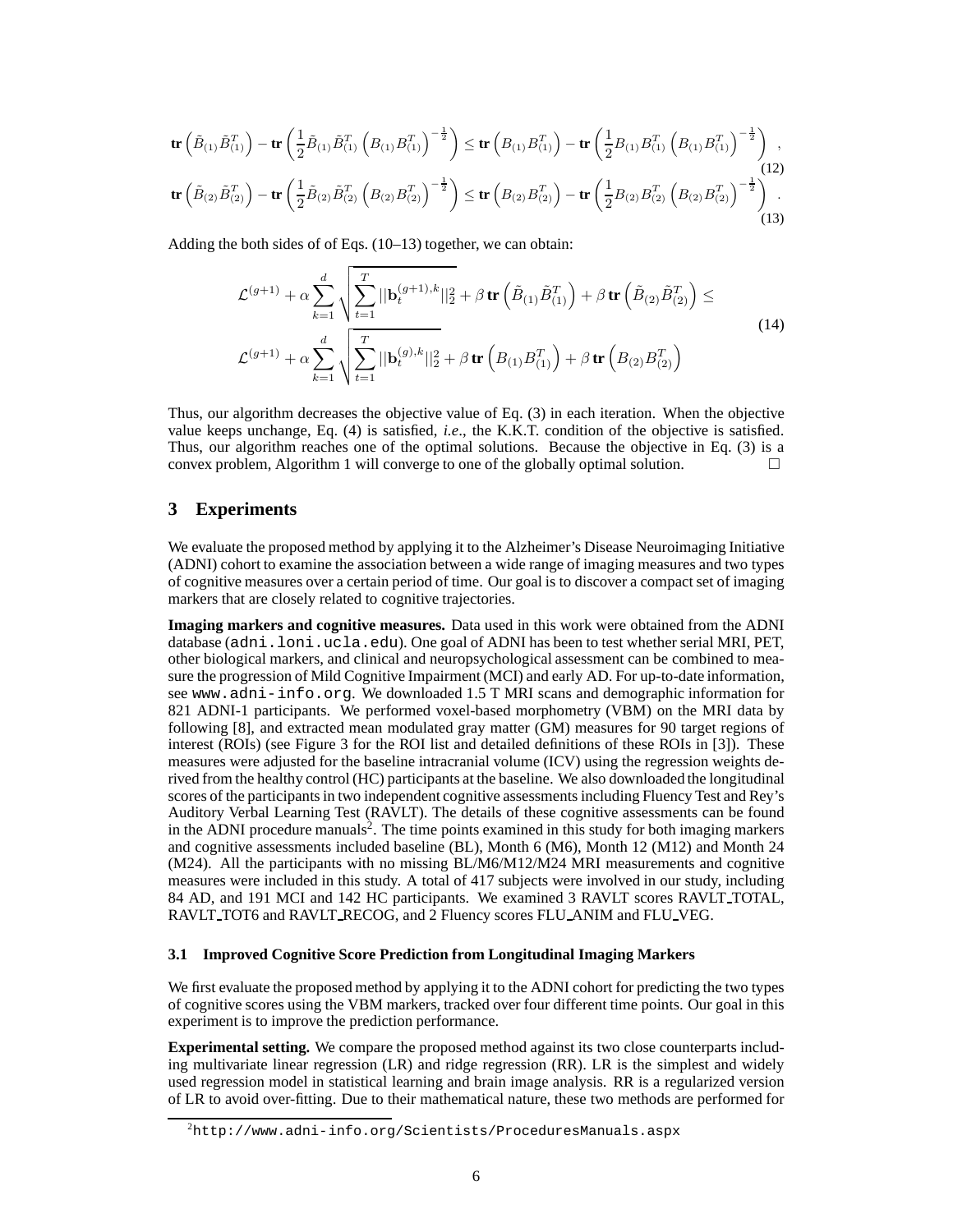Table 1: Performance comparison for memory score prediction measured by RMSE.

|                         | LR             | RR             | TGL            |                | Ours $(\ell_{2,1}$ -norm only) Ours (trace norm only) | Ours           |
|-------------------------|----------------|----------------|----------------|----------------|-------------------------------------------------------|----------------|
| <b>RAVLT</b><br>Fluency | 0.380<br>0.171 | 0.341<br>0.165 | 0.318<br>0.155 | 0.306<br>0.144 | 0.301<br>0.147                                        | 0.283<br>0.135 |
|                         |                |                |                |                |                                                       |                |

each cognitive measure at each time point separately, and thus they cannot make use of the temporal correlation. We also compare our method to a recent longitudinal method, called as Temporal Group Lasso Multi-Task Regression (TGL) [9]. TGL takes into account the longitudinal property of the data, which, however, is designed to analyze only one single memory score at a time. In contrast, besides imposing structured sparsity via tensor  $\ell_{2,1}$ -norm regularization for imaging marker selection, our new method also imposes two trace norm regularizations to capture the interrelationships among different cognitive measures over the temporal dimension. Thus, the proposed method is able to perform association study for all the relevant scores of a cognitive test at the same time, *e.g*., our method can simultaneously deal with the three RAVLT scores, or the two Fluency scores.

To evaluate the usefulness of each component of the proposed method, we implement three versions of our method as follows. First, we only impose the  $\ell_{2,1}$ -norm regularization on the unfolded coefficient tensor B along the feature mode, denoted as " $\ell_{2,1}$ -norm only". Second, we only impose the trace norm regularizations on the two coefficient matrices unfolded from the coefficient tensor  $\beta$ along the feature and task modes respectively, denoted as "trace norm only". Finally, we implement the full version of our new method that solves the proposed objective in Eq. (3). Note that, if no regularization is imposed, our method is degenerated to the traditional LR method.

To measure prediction performance, we use standard 5-fold cross-validation strategy by computing the root mean square error (RMSE) between the predicted and actual values of the cognitive scores on the testing data only. Specifically, the whole set of subjects are equally and randomly partitioned into five subsets, and each time the subjects within one subset are selected as the testing samples and all other subjects in the remaining four subsets are used for training the regression models. This process is repeated for five times and average results are reported in Table 1. To treat all regression tasks equally, data for each response variable is normalized to have zero mean and unit variance.

**Experimental results.** From Table 1 we can see that the proposed method is consistently better than the three competing methods, which can be attributed to the following reasons. First, because LR and RR methods by nature can only deal with one individual cognitive measure at one single time point at a time, they cannot benefit from the correlations across different cognitive measures over the entire time course. Second, although TGL method improves the previous two methods in that it does take into account longitudinal data patterns, it still assumes all the test scores (*i.e*., learning tasks) from one cognitive assessment to be independent, which, though, is not true in reality. For example, it is well known that [3, 4] in RAVLT assessment, the total number of words remembered by the participants in the first 5 learning trials (RAVLT TOTAL) heavily impacts the total number of words which can be recalled in the 6th learning trial (RAVLT\_TOT6), and the results of these two measures both partially determines the final recognition rate after 30 minutes delay (RAVLT\_RECOG). In contrast, our new method considers all c learning tasks ( $c = 3$  for RAVLT assessment and  $c =$ 2 for Fluency assessment) as an integral learning object as formulated in Eq. (3), such that their correlations can be incorporated by the two imposed low-rank regularization terms.

Besides, we also observe that the two degenerated versions of the proposed method do not perform as well as their full version counterpart, which provides a concrete evidence to support the necessities of the component terms of our learning objective in Eq. (3) and justifies our motivation to impose  $\ell_{2,1}$ norm regularization for feature selection and trace norm regularization to capture task correlations.

## **3.2 Identification of Longitudinal Imaging Markers**

Because one of the primary goals of our regression analysis is to identify a subset of imaging markers which are highly correlated to the AD progression reflected by the cognitive changes over time. Therefore, we examine the imaging markers identified by the proposed methods with respect to the longitudinal changes encoded by the cognitive scores recorded at the four consecutive time points.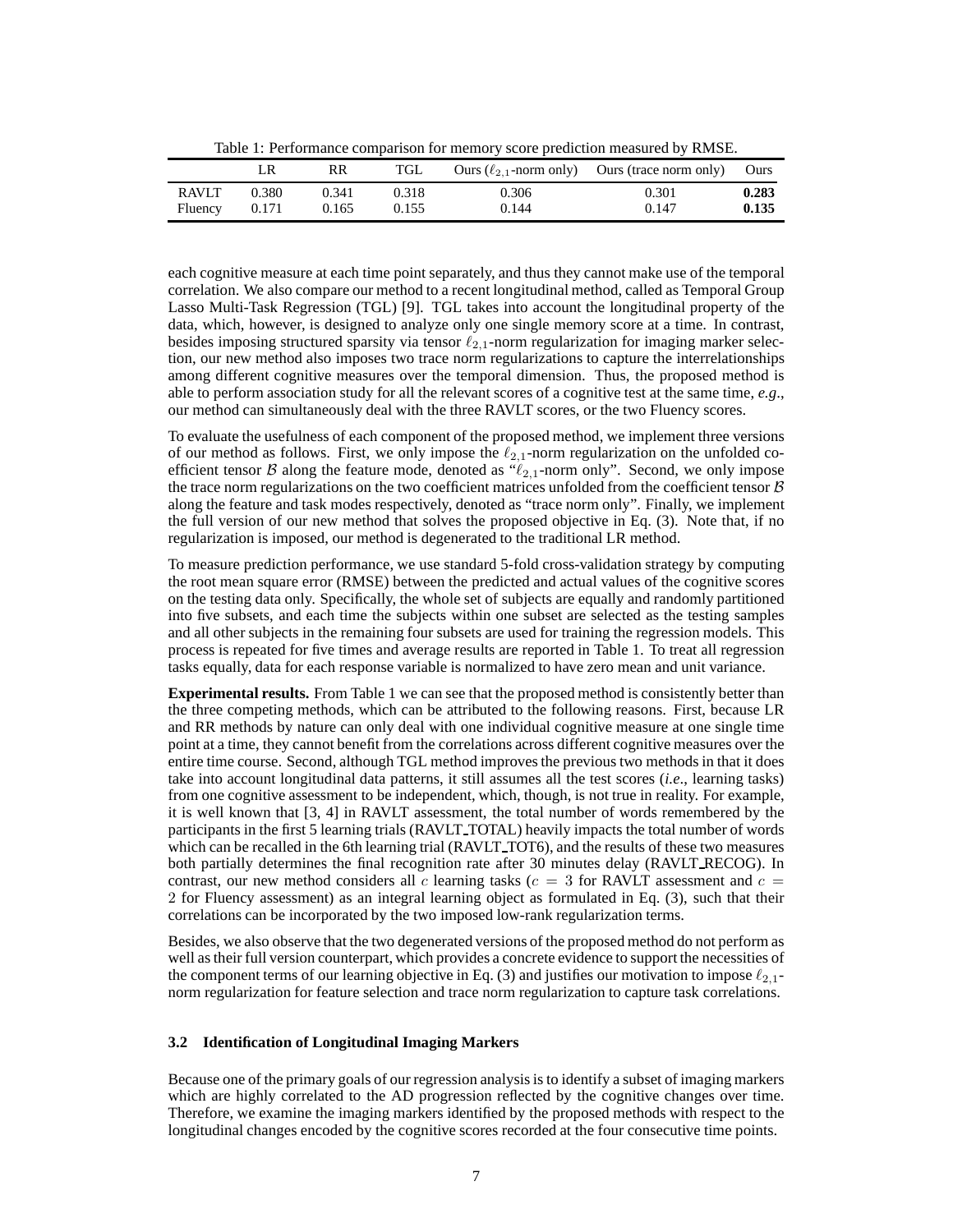

Figure 3: Top panel: Average regression weights of imaging markers for predicting three RAVLT memory scores. Bottom panel: Top 10 average weights mapped onto the brain.

Shown in Figure 3 are (1) the heat map of the learned weights (magnitudes of the average regression weights for all three RAVLT scores at each time point) of the VBM measures at different time points calculated by our method; and (2) the top 10 weights mapped onto the brain anatomy. A first glance at the heat map in Figure 3 indicates that the selected imaging markers have clear patterns that span across all the four studied time points, which demonstrates that these markers are longitudinally stable and thereby can potentially serve as screening targets over the course of AD progression.

Moreover, we observe that the bilateral hippocampi and parahippocampal gyri are among the top selected features. These findings are in accordance with the known knowledge that in the pathological pathway of AD, medial temporal lobe is firstly affected, followed by progressive neocortical damage [19, 20]. Evidence of a significant atrophy of middle temporal region in AD patients has also been observed in previous studies [21, 22, 23].

In summary, the identified longitudinally stable imaging markers are highly suggestive and strongly agree with the existing research findings, which warrants the correctness of the discovered imagingcognition associations to reveal the complex relationships between MRI measures and cognitive scores. This is important for both theoretical research and clinical practices for a better understanding of AD mechanism.

# **4 Conclusion**

To reveal the relationship between longitudinal cognitive measures and neuroimaging markers, we have proposed a novel high-order multi-task feature learning model, which selects the longitudinal imaging markers that can accurately predict cognitive measures at all the time points. As a result, these imaging markers could fully differentiate the entire longitudinal trajectory of relevant cognitive measures and better capture the associations between imaging markers and cognitive changes over time. To solve our new objective, which uses the non-smooth structured sparsity-inducing norms, we have derived an iterative algorithm with a closed form solution in each iteration. We have further proved our algorithm converges to the global optimal solution. The validations using ADNI imaging and cognitive data have demonstrated the promise of our method.

**Acknowledgement.** This work was supported by NSF CCF-0830780, CCF-0917274, DMS-0915228, and IIS-1117965 at UTA; and by NSF IIS-1117335, NIH R01 LM011360, UL1 RR025761, U01 AG024904, RC2 AG036535, R01 AG19771, and P30 AG10133-18S1 at IU. Data used in the work were obtained from the ADNI database. ADNI funding information is available at http://adni.loni.ucla.edu/wp-content/uploads/how to apply/ADNI DSP Policy.pdf.